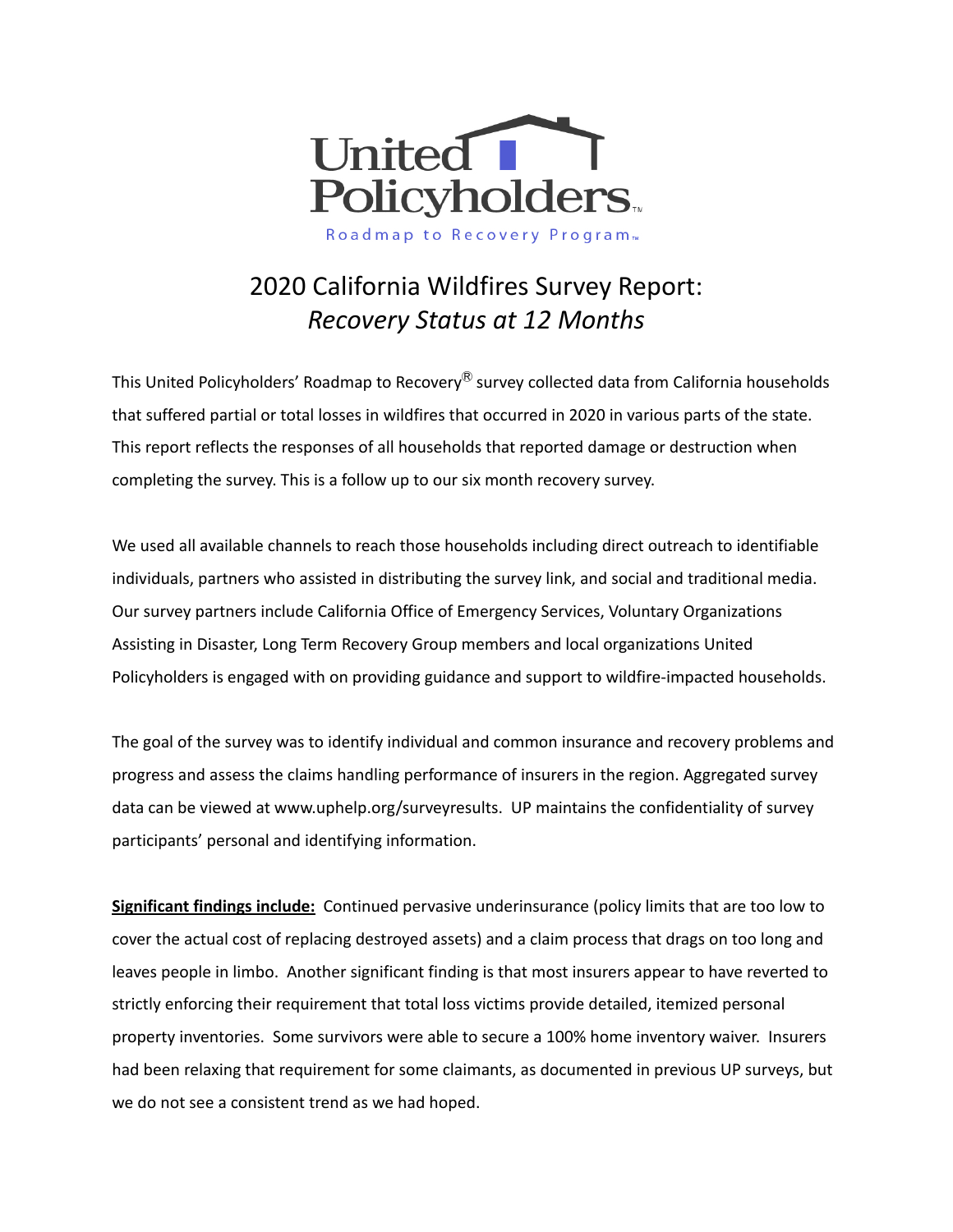**Survey Sample Size and Information:** This survey was open from September 17th, 2021 to December 1, 2021. This survey captured data approximately one year after the August and September 2020 California Wildfires. Total Sample Size: 212 households representing a total of 512 individual fire survivors in 11 counties.



This report tabulates the results of the insured households.

#### **Insurance Claim Progress:**

● 58% of survey respondents have not yet settled the dwelling portion of their claim.

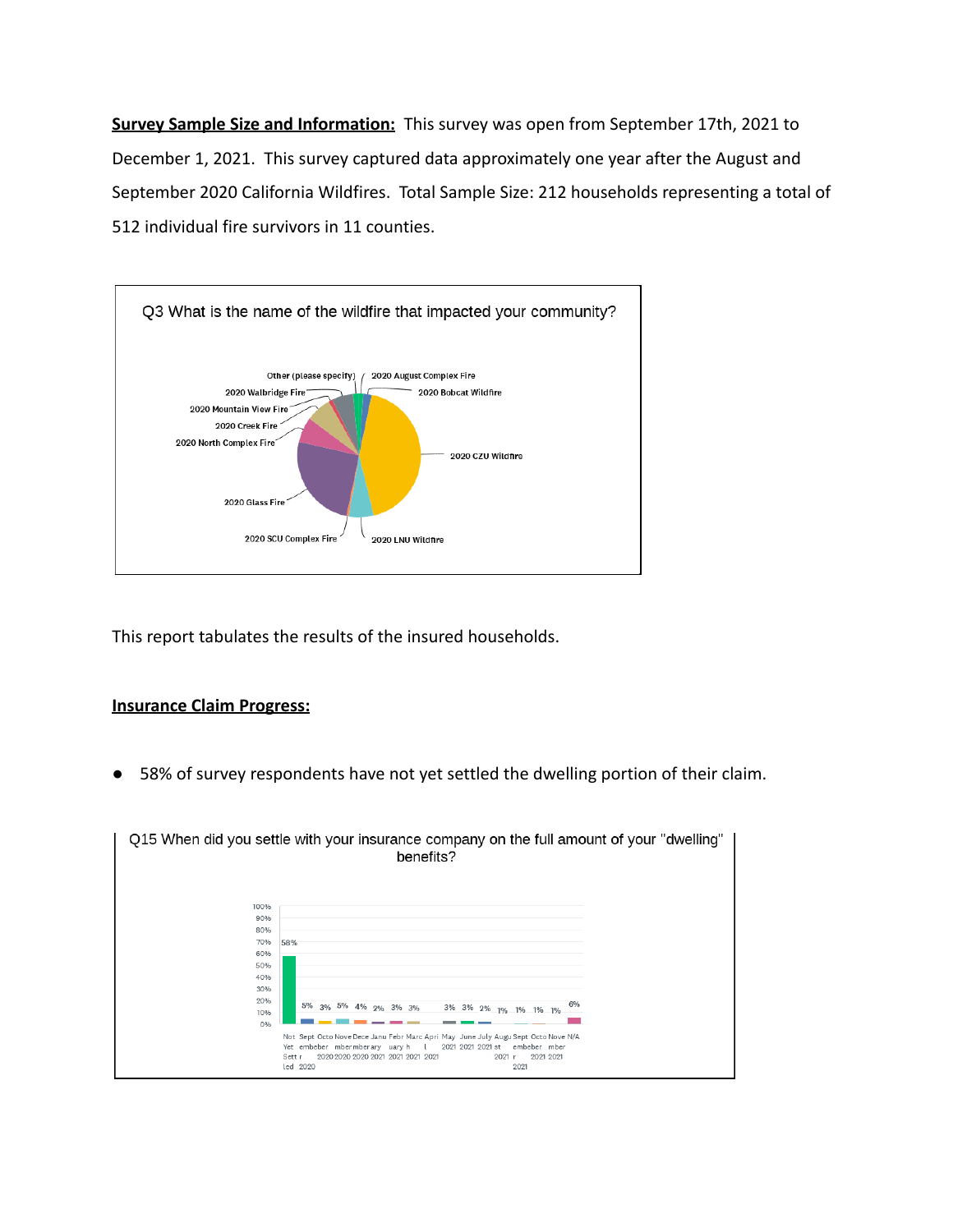# **Underinsurance (Policy limits that are inadequate to cover actual losses):**

- 18% of survey respondents reported they have enough insurance to cover the cost of repairing, replacing or rebuilding their home.
- 42% of survey respondents reported they **do not** have enough insurance to cover the cost of repairing, replacing or rebuilding their home.
- 40% of survey respondents reported they do not know yet if they are underinsured.

The average amount survey respondents reported being underinsured by is \$375,000.

# **Rebuilding vs. Buying a Replacement Home:**

- 53% of survey respondents plan to rebuild. (an increase of 5% compared to 6 month survey)
- 21% of survey respondents do not plan on rebuilding. (an increase of 2% compared to 6 month survey)
- 26% of survey respondents are undecided. (a decrease of 7% compared to 6 month survey)

# **Sources of Rebuild / Replacement Funds:**

- 42% of survey respondents will be using money from their savings accounts to rebuild or replace their home.
- 19% of survey respondents will be using money from their retirement or pension accounts to rebuild or replace their home.
- 10% of survey respondents will be using money from a bank loan to rebuild or replace their home.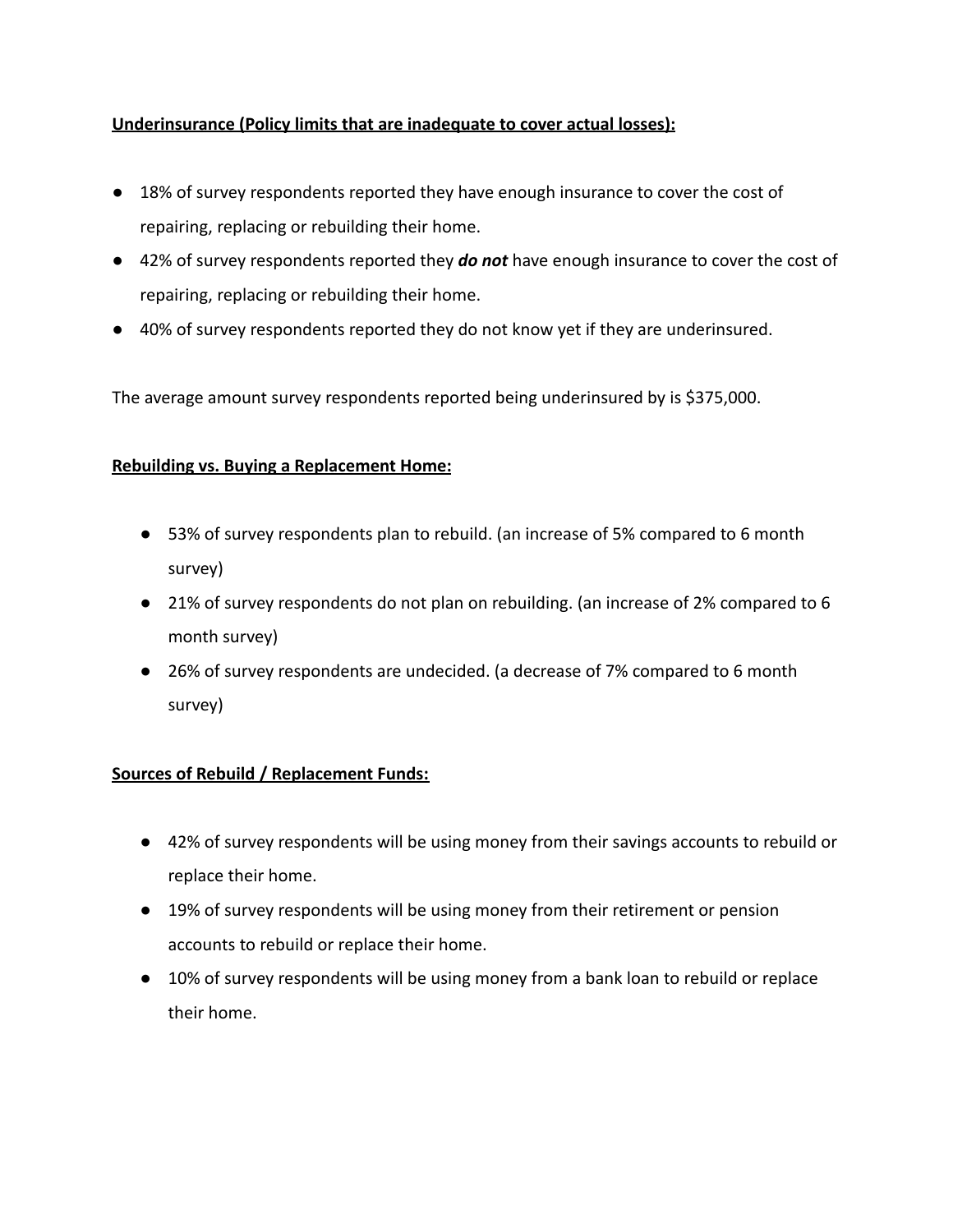

## **Personal Property Claims:**

- 11% of survey respondents reported receiving 100% of their personal property limits without having to complete an itemized home inventory.
- Those respondents reported having the following insurance companies: AAA/CSAA (4), American Modern (4), Foremost (3), Amica (1), CA FAIR Plan (2), Farmers (1) State Farm (1) USAA (1)
	- In addition to the companies listed above, our 6 month survey indicated the following companies also provided 100% of personal property limits without having to complete an itemized home inventory: Allstate (3) ,Homesite (2), Geico (1), Lloyds, (1)

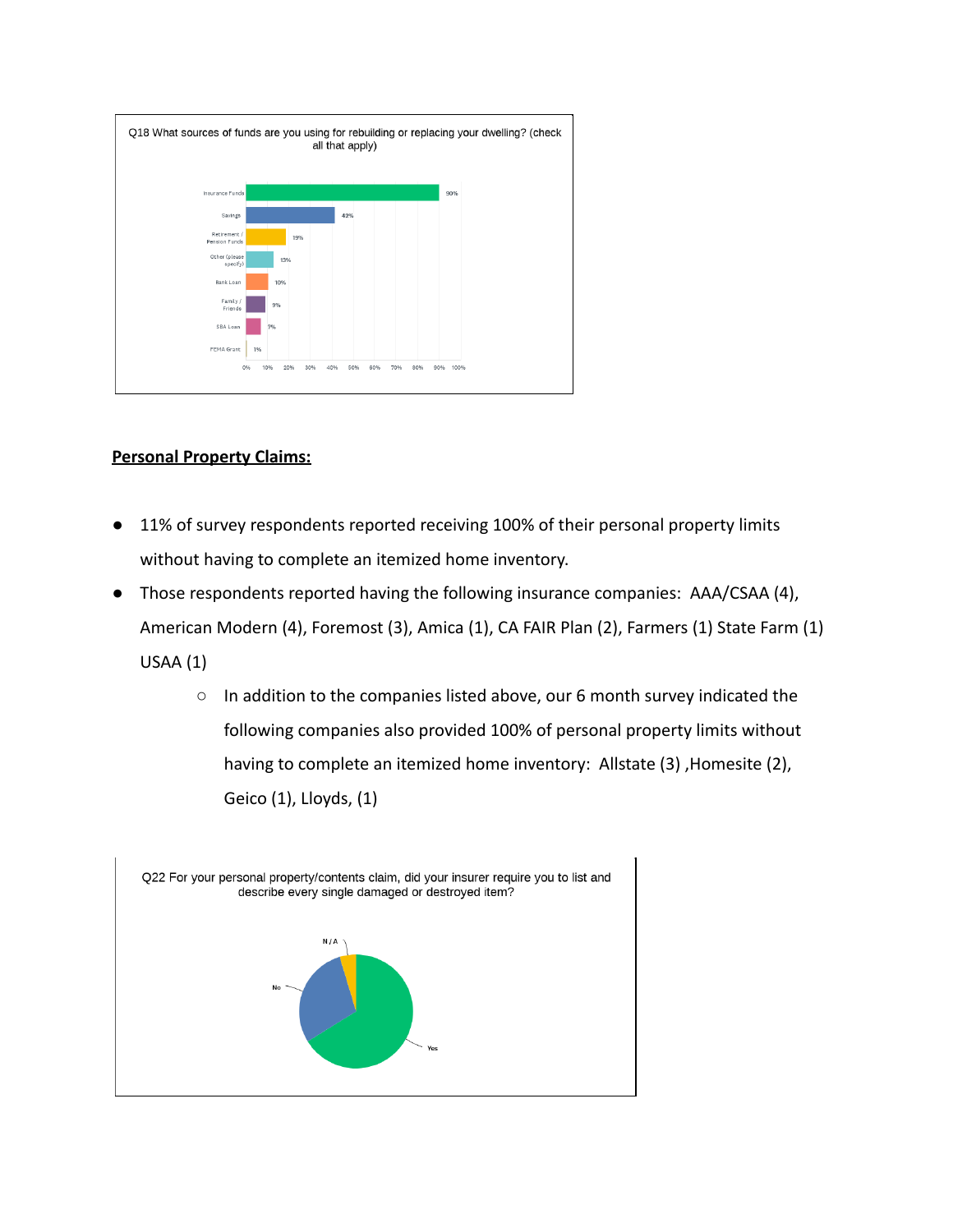- 69% of total loss survey respondents reported their insurer required them to list and describe every single damaged or destroyed item
- 44% of survey respondents reported their insurance company did NOT explain "depreciation" and what they need to do to collect full replacement value on depreciated items.

## **Claim Issues:**

- 44% of survey respondents reported experiencing delays in communication such as answering questions, phone calls or emails.
- 39% of survey respondents reported delays of payments.
- 35% of survey respondents reported receiving a "lowball" settlement offer.
- 26% of survey respondents reported having 4 or more adjusters assigned to their claim



● 30% of survey respondents reported they have not had any problems with their insurance claim or with insurance company representatives.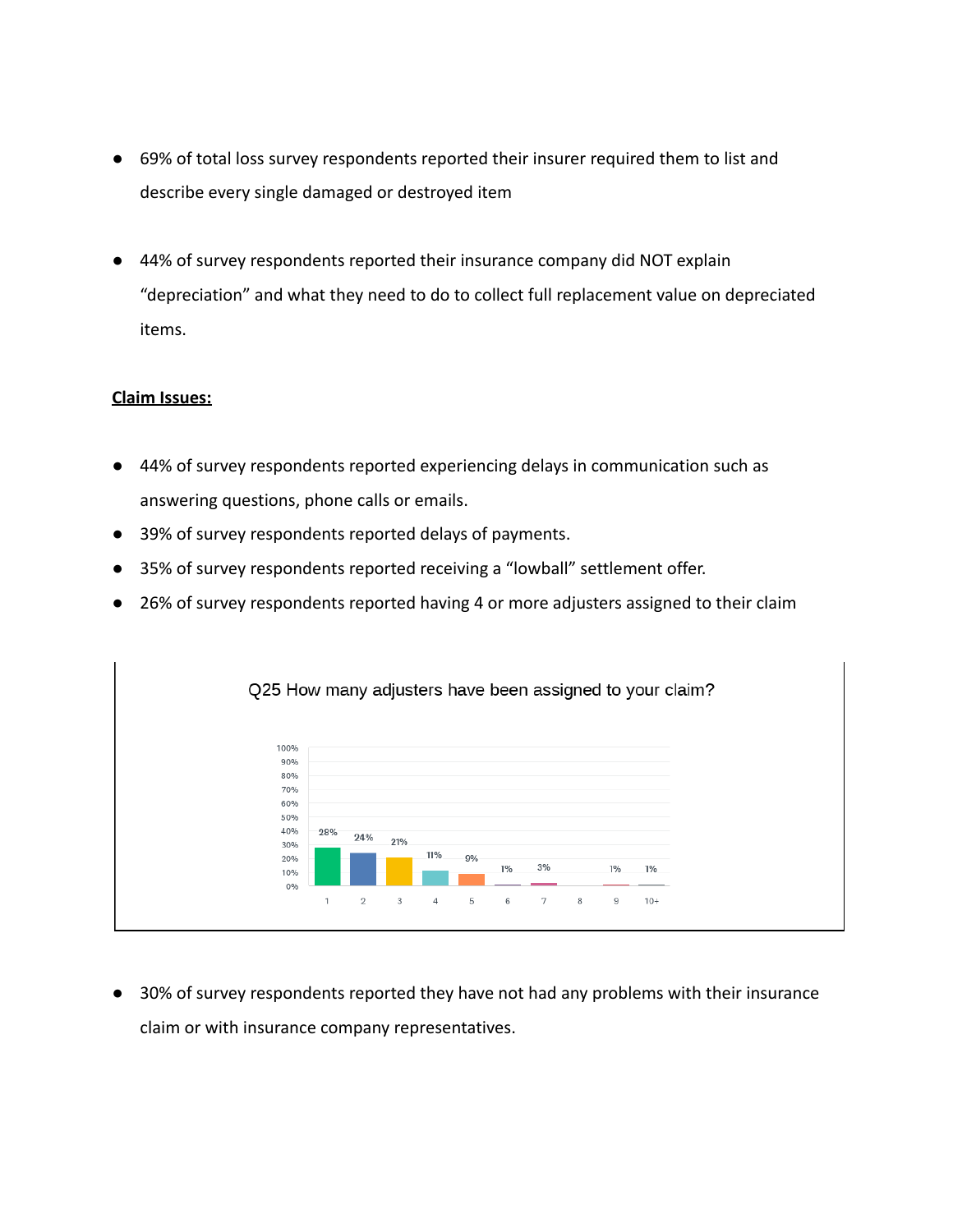#### **COVID Considerations**

● 53% of survey respondents reported that COVID has impacted moving their recovery and/or insurance claim forward. (this is a +16% increase compared to the six month survey results)

#### **Post-Disaster Stress:**

When asked "what are your biggest sources of post-fire stress", insured fire survivors responded:

- 71% insurance claim process
- 49% overwhelmed by too many decisions
- 48% rebuilding stress

At the end of the survey, we ask survivors: is anything else you would like to share? Here are **quotes from survivors in their own words:**

*"Thank you for being there. VERY Helpful for us novice disaster survivors."* - RT, 2020 Creek Fire Survivor, Fresno County

*"As always, incredibly grateful for the involvement of United Policyholders in our Fire Recovery. I hope that United Policyholders can educate our community on preparedness. There are so many people on social media stating they are struggling with insurance issues and likely many more that do not even know that they have insurance issues. It seems it would be smart to do a couple of webinars to educate our community under a general preparedness banner. Beyond this, any steps you can take to push for changes in insurance law to protect the elderly and medically vulnerable who are going through insurance claims would be great. They are the ones who suffer most in this process."* - JM, 2020 CZU Fire Survivor, Santa Cruz County